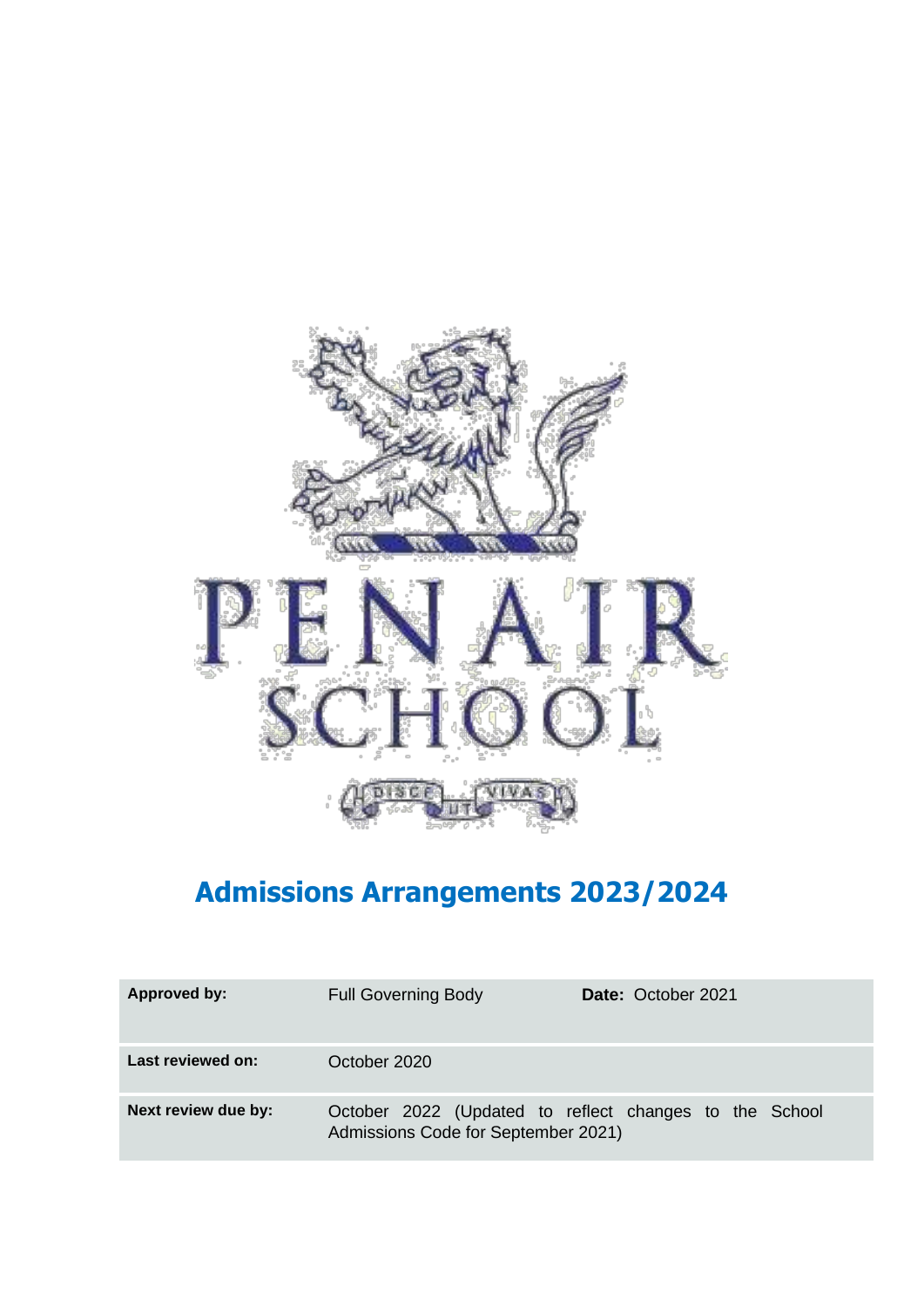## **Penair School Admission arrangements for 2023/24**

Penair School became an Academy on 1 April 2011, Penair is a mixed 11-16 comprehensive school serving Truro and surrounding villages. The Governing Board is the Admissions Authority for the school.

The school will participate fully in the Local Authority's Fair Access Protocol.

The school will participate fully in the Local Authority's coordinated admission schemes for secondary transfer and in-year admissions. Details of these schemes are available from the Council's Admissions Team:

School Admissions Team, New County Hall, Truro, TR1 3AY schooladmissions@cornwall.gov.uk 0300 1234 101 [https://www.cornwall.gov.uk/schools-and-education/schools-and-colleges/school](https://www.cornwall.gov.uk/schools-and-education/schools-and-colleges/school-admissions/)[admissions/](https://www.cornwall.gov.uk/schools-and-education/schools-and-colleges/school-admissions/)

Closing dates, deadlines and timescales (including those relating to late applications) will be as stated in those schemes.

All applications for places at Penair School in Year 7 or during the school year must be made directly to the applicant's home local authority on the appropriate application form. The application form and supporting information will be available electronically on the Local Authority's website.

However, if your child has an Education, Health and Care Plan you do not need to complete an application form as a school place will be identified through a separate process.

Children with an Education, Health and Care Plan that names the school will be admitted to the school regardless of the number on roll in the year group.

The published admission number (PAN) for year 7 in 2023/24 will be 270.

In the event of there being more than 270 applications for places in Year 7 for the 2023/24 academic year, after the admission of pupils with an Education, Health and Care plan where the school is named, the following **oversubscription criteria**, in descending order of priority, will be used to decide on allocations. If the school is not oversubscribed, all applicants will normally be admitted.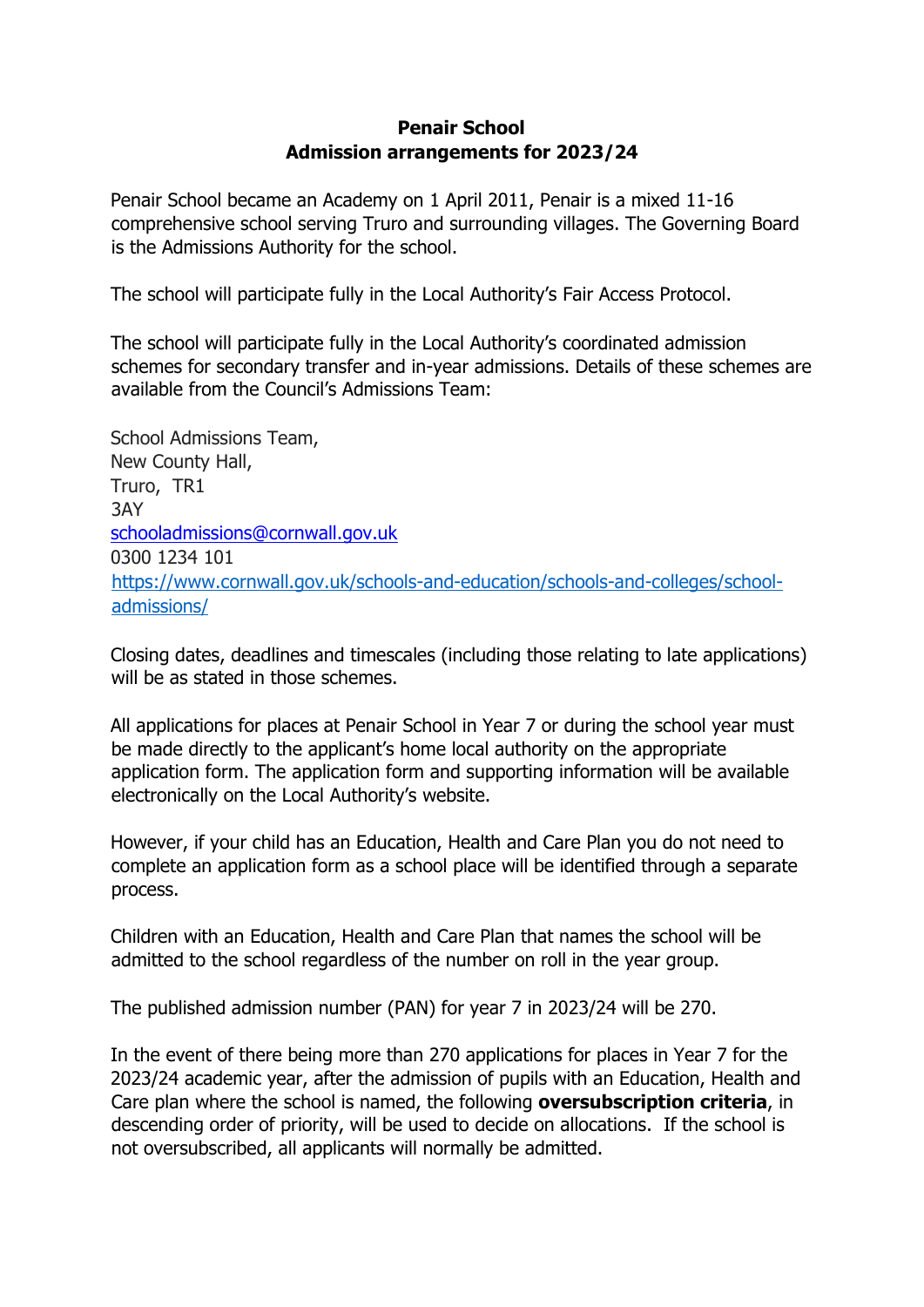- 1 Children in care and children who were in care but immediately after being in care became subject to an Adoption, Child Arrangement, or Special Guardianship Order including those who appear to have been in state care outside of England and ceased to be in care as a result of being adopted (subject to Parliamentary approval of the School Admissions Code 2022).
- 2 (a) For applications considered under the coordinated admission scheme for transfer to secondary school:

Children who live in the designated area of Penair School, or whose parents can provide evidence that they will be living in the designated area of Penair School by the beginning of the autumn term of the 2023/2024 school year.

(b) For applications considered under the in-year coordinated admission scheme:

Children who live in the designated area of Penair School, or whose parents can provide evidence that they will be living in the designated area of Penair School by the requested date of admission.

If there are more designated area children wanting places at the school than there are places available, criteria 3 to 7 below will be used to decide which of these children should have priority for admission. If there are still places available after all the designated area children have been allocated places, criteria 3 to 7 will be used to decide which of the remaining children should have priority for any spare places.

3 Where the child is the son/daughter of a permanent member of staff at the school

a) where the member of staff has been employed at the school for two or more years at the time at which the application for admission to the school is made, and/or

b) the member of staff is recruited to fill a vacant post for which there is a demonstrable skill shortage.

- 4 Children with an unequivocal professional recommendation from a doctor, school medical officer, educational psychologist, health visitor, education welfare officer or social worker that non-placement at Penair School would cause harm to the child and that placement at Penair School is essential. **Such recommendations must be made in writing and must give full supporting reasons.**
- 5 Children with siblings who will still be attending Penair School at the time of their admission.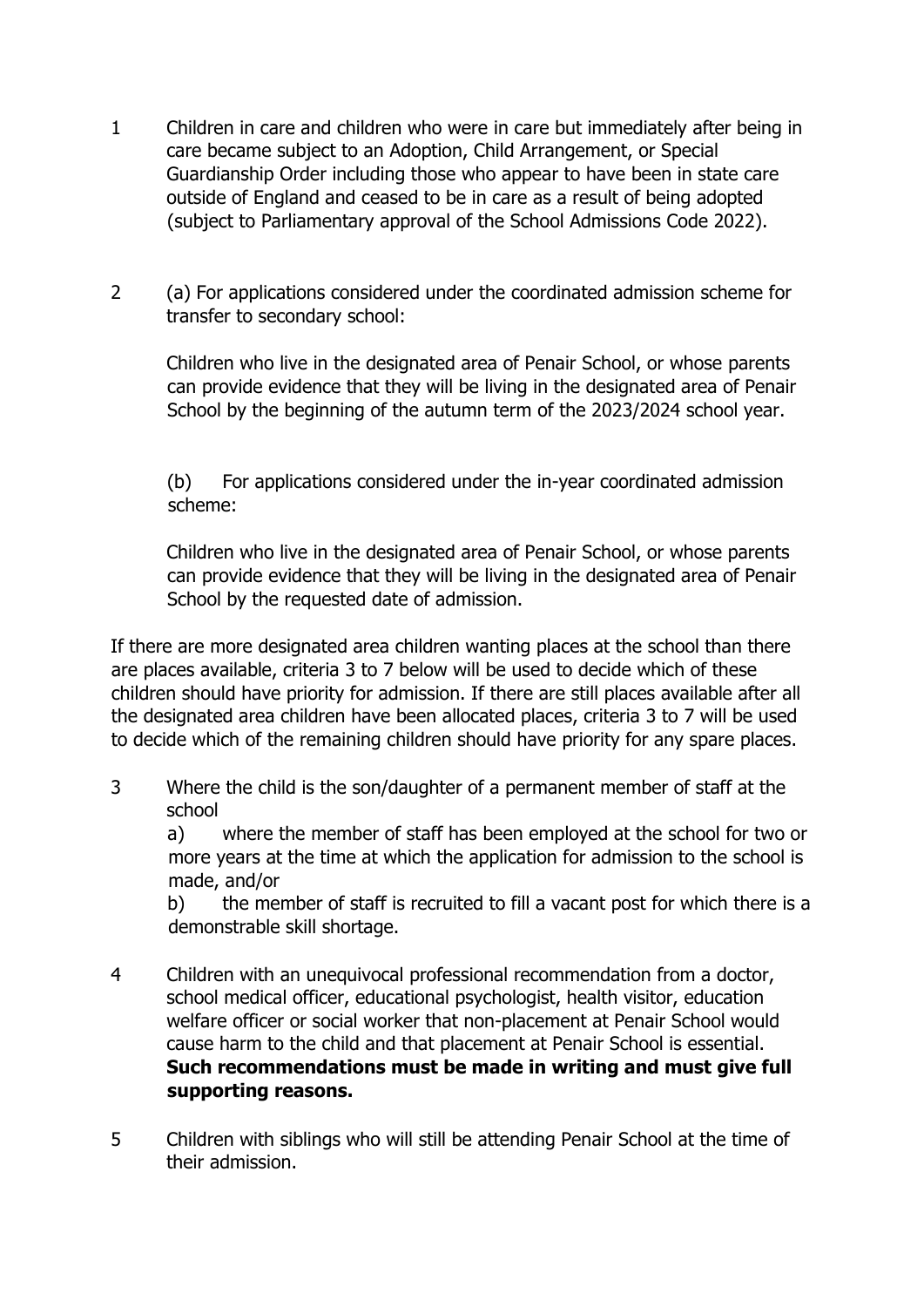6 (a) For applications considered under the coordinated admission scheme for transfer to secondary school:

Children on the roll of a primary school (at the time of allocation) whose designated area is contained within or forms part of the designated area of Penair School.

(b) For applications considered under the in-year coordinated admission scheme:

Children who were on the roll of a primary school (at the end of the summer term 2023) whose designated area is contained within or forms part of the designated area of Penair School.

7. All other children.

# **Oversubscription criteria for Years 8 to 11**

- 1 Children in care and children who were in care but immediately after being in care became subject to an Adoption, Child Arrangement, or Special Guardianship Order including those who appear to have been in state care outside of England and ceased to be in care as a result of being adopted (subject to Parliamentary approval of the School Admissions Code 2022).
- 2 Children who live in the designated area of Penair School, or whose parents can provide evidence that they will be living in the designated area of Penair School by the requested date of admission.

If there are more designated area children wanting places at the school than there are places available, criteria 3 to 7 below will be used to decide which of these children should have priority for admission. If there are still places available after all the designated area children have been allocated places, criteria 3 to 7 will be used to decide which of the remaining children should have priority for any spare places.

3 Where the child is the son/daughter of a permanent member of staff at the school

a) where the member of staff has been employed at the school for two or more years at the time at which the application for admission to the school is made, and/or

b) the member of staff is recruited to fill a vacant post for which there is a demonstrable skill shortage.

4 Children with an unequivocal professional recommendation from a doctor, school medical officer, educational psychologist, health visitor, education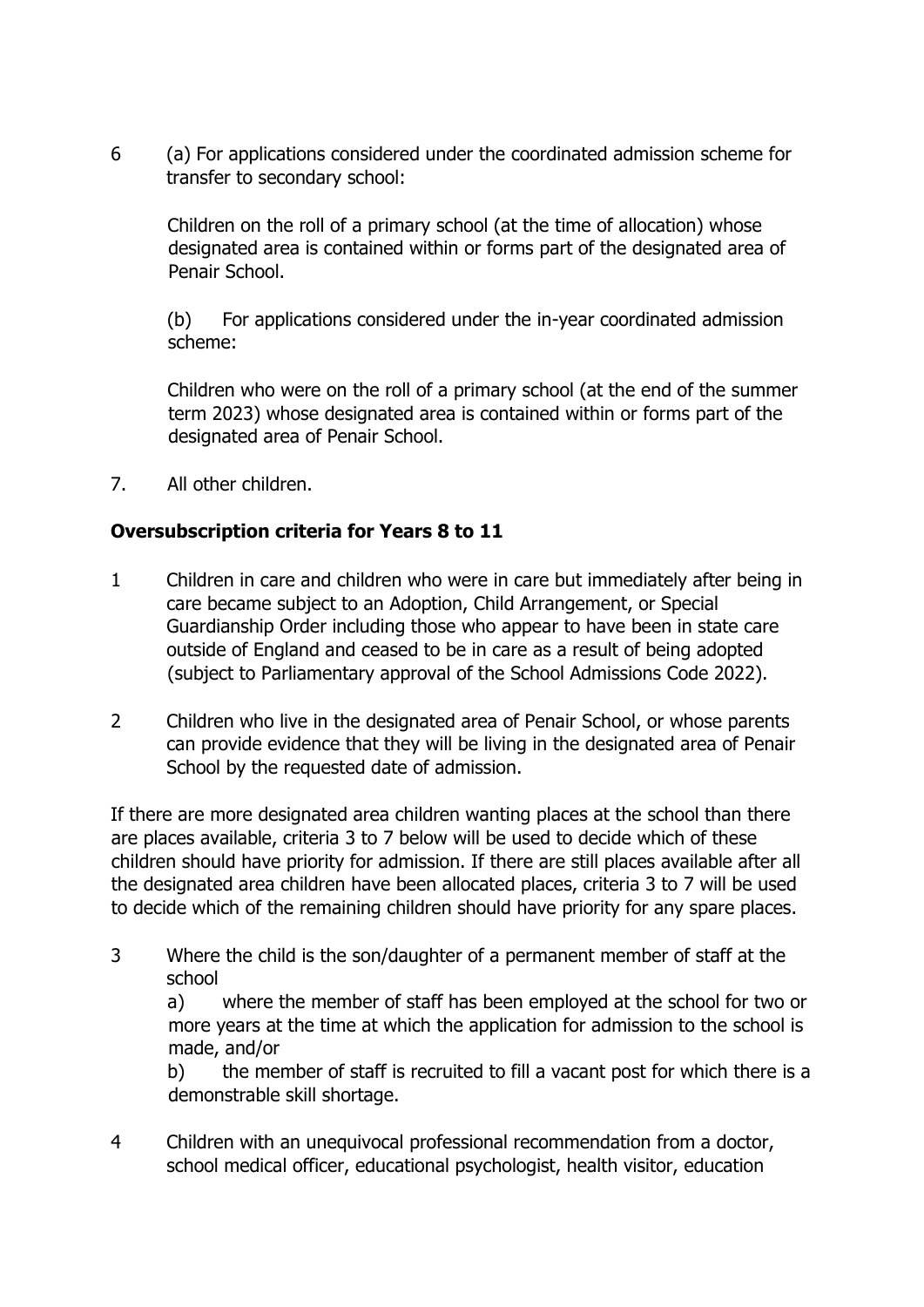welfare officer or social worker that non-placement at Penair School would cause harm to the child and that placement at Penair School is essential. Such recommendations must be made in writing and must give full supporting reasons.

- 5 Children with siblings who will still be attending Penair School at the time of their admission.
- 6 (a) For applications considered under the coordinated admission scheme for transfer to secondary school:

Children on the roll of a primary school (at the time of allocation) whose designated area is contained within or forms part of the designated area of Penair School.

(b) For applications considered under the in-year coordinated admission scheme:

Children who were on the roll of a primary school (at the end of the summer term 2023) whose designated area is contained within or forms part of the designated area of Penair School.

7. All other children.

## **NOTES and DEFINITIONS**

## **Children in care and children who were in care**

A 'child in care' is also referred to as a 'looked after child' and is a child who is (a) in the care of a local authority, or (b) being provided with accommodation by a local authority in the exercise of their social services functions (see the definition in Section 22(1) of the Children Act 1989).

A 'Child Arrangement Order' is an order settling the arrangements to be made as to the person with whom the child is to live under Section 8 of the Children Act 1989. Section 14A of the Children Act 1989 defines a 'Special Guardianship Order' as an order appointing one or more individuals to be a child's special guardian (or special guardians).

A child is regarded as having been in state care outside of England if they were in the care of or were accommodated by a public authority, a religious organisation, or any other provider of care whose sole or main purpose is to benefit society (see Section 23ZZA(8) of the Children Act 1989 (inserted by Section 4 of the Children and Social Work Act 2017)).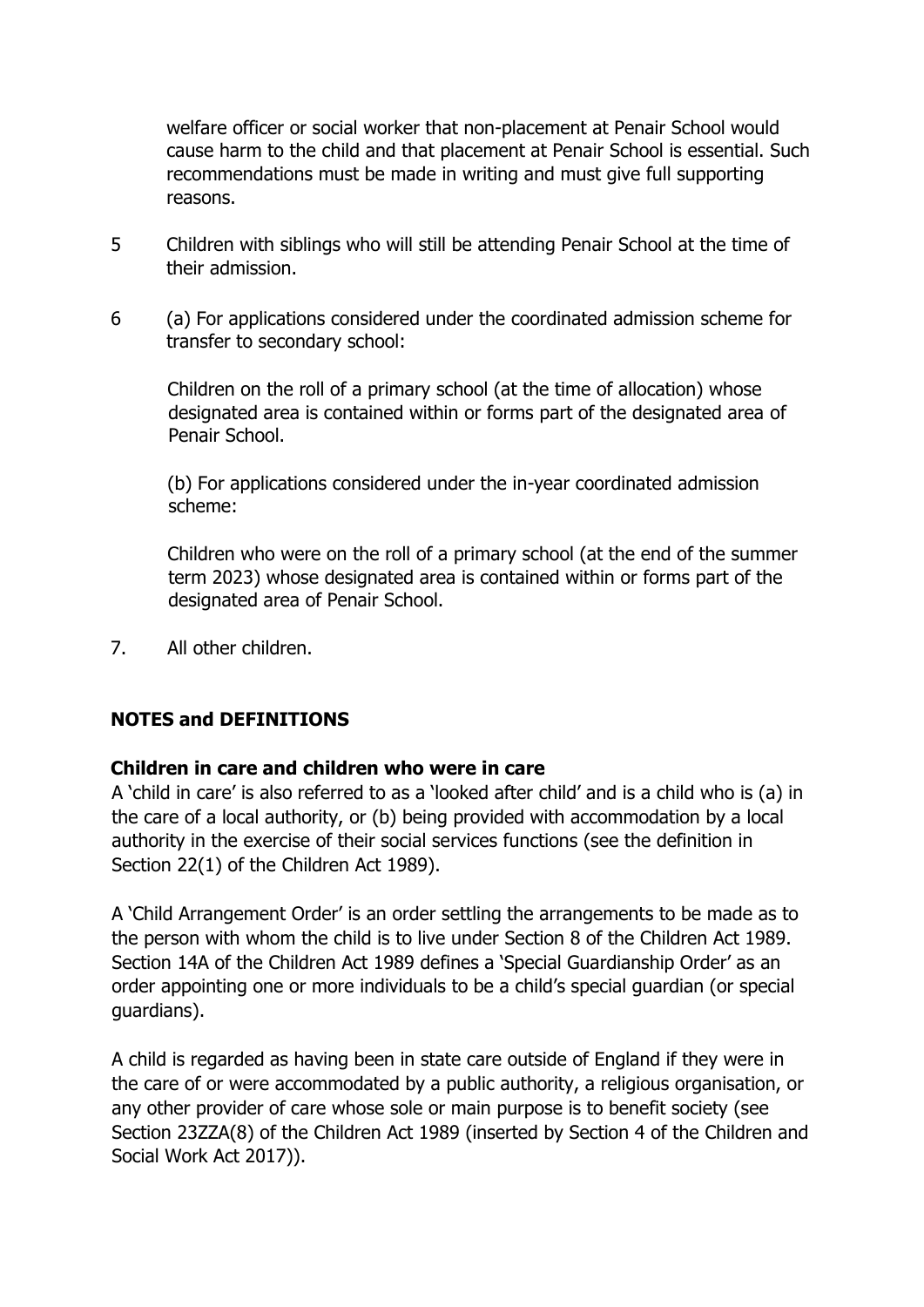## **Designated areas**

Cornwall Council has divided Cornwall into geographical areas. Each of these areas is served by a specific primary school, or in some cases, groups of schools. These areas are called 'designated areas' (you may also have heard these areas referred to as 'catchment' areas). The designated area used in Penair School's oversubscription criteria will be as defined by Cornwall Council. NB: not all schools prioritise on the basis of designated area or use the Local Authority's defined area, however, entitlement to home to school transport will still be based on these areas. Your designated school will not always be the one nearest to your home address. Maps are available for all designated areas online at: www.cornwall.gov.uk/admissions or by calling the School Admissions Team on 0300 1234 101 or emailing: schooladmissions@cornwall.gov.uk

If you are planning to move into the designated area of Penair School, your application for a place for your child will not be given the priority accorded to designated area pupils without firm evidence of your new address and moving date, such as a copy of a signed and dated tenancy agreement or confirmation that contracts have been exchanged.

### **Children with an unequivocal professional recommendation**

Applicants will only be considered under this criterion where the parent/carer can demonstrate that **only** the preferred school can meet the exceptional medical or social needs of the child, supported by a recommendation from, for example, a doctor, school medical officer or educational psychologist. Such recommendations must be made in writing to the School Admissions Team and must give full supporting reasons. The admission authority will make the final decision on whether or not to accept an application under this criterion.

#### **Siblings**

'Siblings' means brothers or sisters. They are defined as children with at least one natural or adoptive parent in common, living at the same or a different address. Children living permanently in the same household at the same address would also be counted as siblings, regardless of their actual relationship to each other. To qualify as a sibling a child must be on the roll of or due to be on the roll of the school in question at the date of admission.

If a child is a sibling of a multiple birth (e.g. twins, triplets, etc.) and has been offered a place at Penair School, every effort will be made to offer places to siblings at the same school, which may mean allocating places above the Published Admission Number (PAN) where this is possible. However, where this is not possible, parents will be invited to decide which of the children should be allocated the available place(s).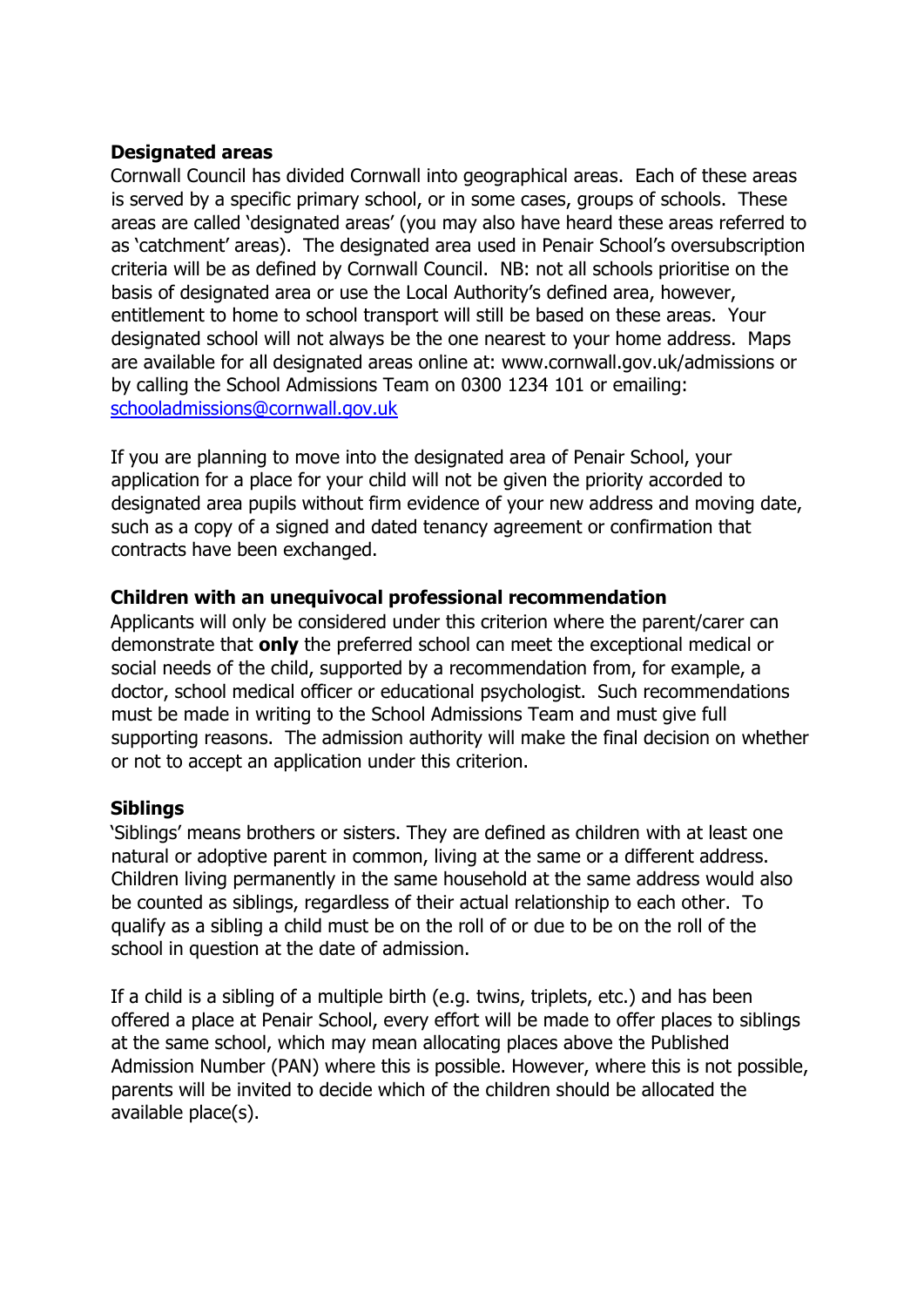## **Primary schools whose designated areas are contained within or form part of the designated area of Penair School**

Archbishop Benson CE Bosvigo Devoran Kea St Erme with Trispen St Mary's CE Truro **Tregolls** 

#### **Tie-breakers**

If any of the criteria outlined earlier leave more children with an equal claim than places available, priority will be given to the child who lives nearer to the preferred school.

## **Final tie-breaker**

Should the tie-breakers above still leave children with an equal claim because distances are exactly the same, random allocation will be used to decide on priority. The school will use the Local Authority's Random Allocation Protocol, supervised by an independent person, which is available on request.

#### **Distances**

Home to school distances used for tie-breaking will be measured by a straight-line measurement from the home address (centre point of the property) to the main entrance to the School (as identified within the Cornwall Council School Access Module - SAM). Within the oversubscription criteria where there are ties based on address measurement, and more applications under criterion than places available, further measurement to the home address will be carried out manually using ArcGIS for schools, the Cornwall Council interactive mapping system as well as the following Geographic Information System (GIS) website: [https://www.freemaptools.com/.](https://www.freemaptools.com/)

In the event of two or more students having equal priority for a place at the School, should the tie breaker still leave children with an equal claim because the distances are exactly the same, then random allocation will be used to decide on priority. The school will use the Local Authority's Random Allocation Protocol which is available on request.

Distances used to determine the nearest school with room (i.e. where it is not possible to offer a place at a preferred school) and for establishing transport entitlements will be measured by the nearest available route as determined by the Local Authority using its nominated Geographical Information System.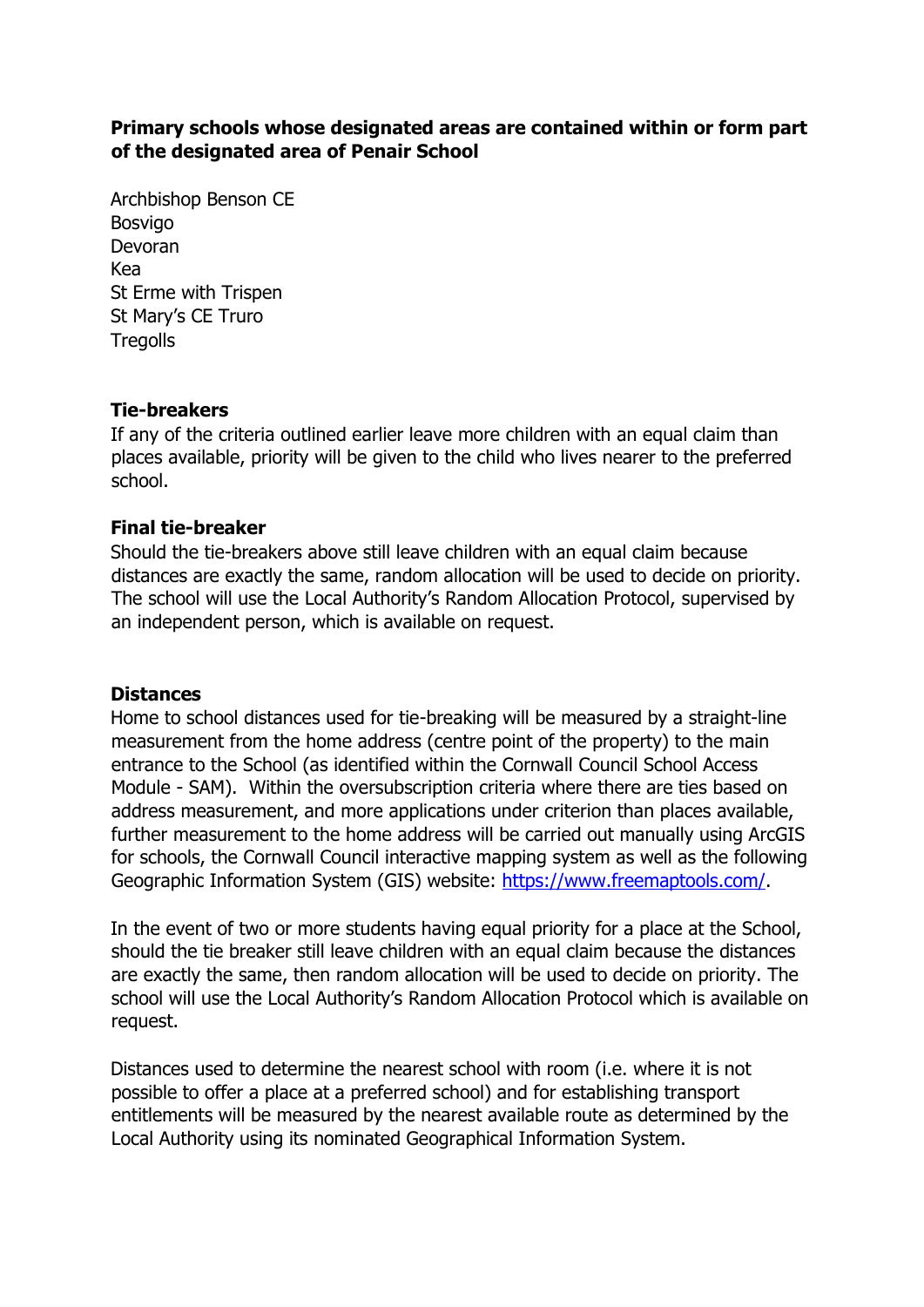#### **Home address**

Each child can have only one registered address for the purposes of determining priority for admission and transport entitlement. This address should be the place where the child is normally resident at the point of application or evidence of the address from which a child will attend school, in the form of written confirmation of a house purchase or a formal tenancy agreement. Exceptional circumstances in relation to the provision of a home address will be considered on a case-by-case basis. If there is shared residence of the child or a query is raised regarding the validity of an address, the LA will consider the home address to be with the parent with primary day to day care and control of the child. Residency of a child may also be clarified through a Child Arrangement Order where it is shown who has care of the child. Evidence may be requested to show the address to which any Child Benefit is paid and at which the child is registered with a doctor's surgery.

It is expected that parents will submit only one application for each child. Any disputes in relation to the child's home address should be settled before applying, the admission authority will not become involved in any parental disputes. If agreement cannot be obtained before an application is made then parents/carers may need to settle the matter through the courts. Where no agreement is reached or order obtained, Penair School will determine the home address.

For information on disputes between persons with parental responsibility in relation to school preferences please see the LA's Co-ordinated Admissions Scheme for the relevant year.

Applications for children of Service Families will be processed and places allocated based on the proposed address (with supporting evidence) or, if the family are not able to confirm a proposed address and a unit or quartering address is provided, an allocation will be made based on the unit or quartering address. Until a fixed address is available, the unit postal address or quartering area address will be used to determine allocation of a school place. For the purposes of measuring distances, the main entrance of the unit will be used.

## **Multiple birth siblings**

Where applications are received on behalf of "multiple birth siblings" (i.e. twins, triplets, etc.) or siblings whose dates of birthplace them in the same chronological year group, every effort will be made to offer both or all the children places at Penair School, which may mean allocating places above the Published Admission Number (PAN) where that is possible. However, where this is not possible, parents will be invited to decide which of the children should be allocated the available place(s).

## **Waiting lists**

If the school is oversubscribed, a waiting list will be held for the whole of the academic year for all year groups and parents/carers can request that their child is added to this list if they are refused a place. The waiting list will be based on the